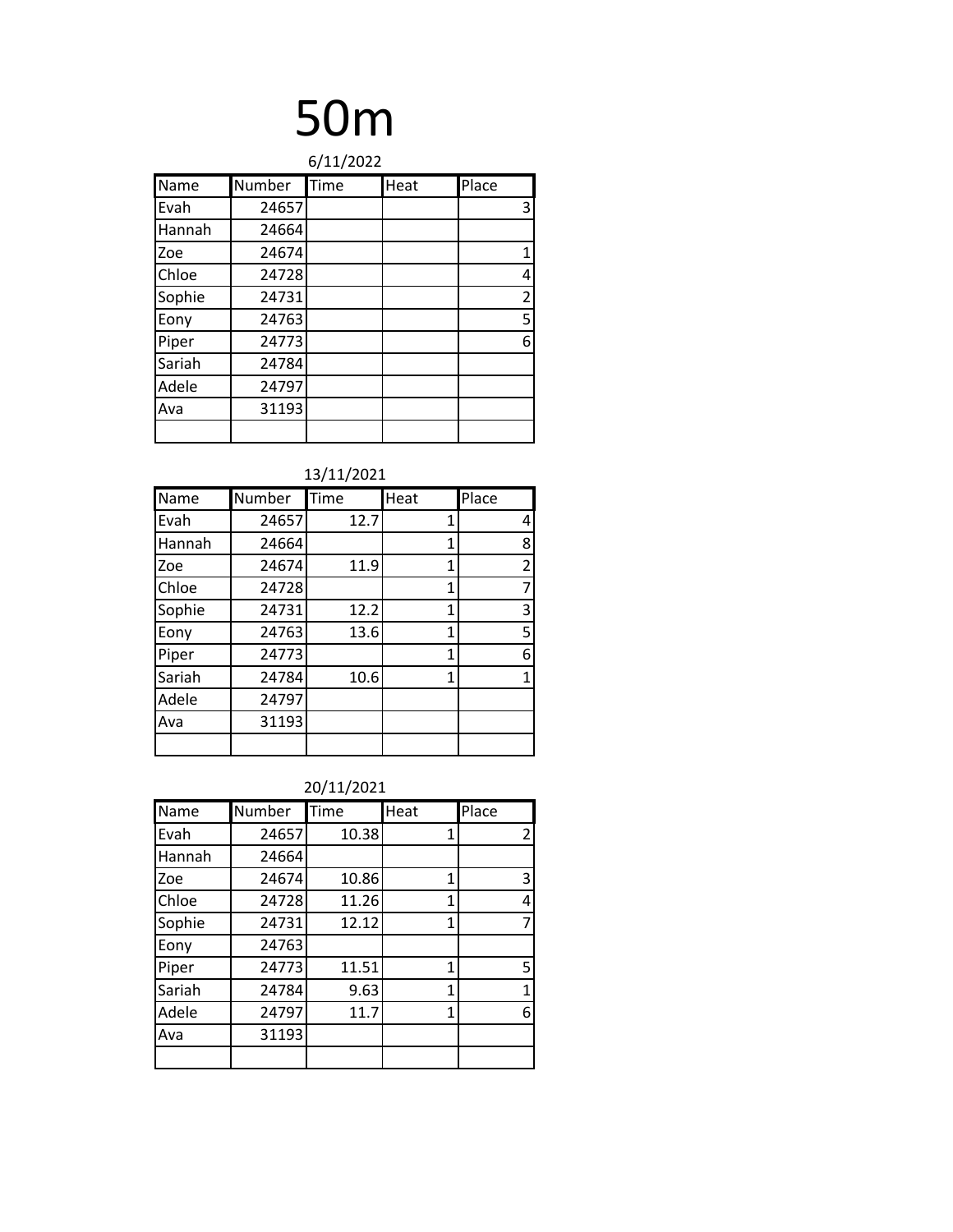4/12/2021

| Name   | Number | Time  | Heat | Place          |
|--------|--------|-------|------|----------------|
| Evah   | 24657  | 12.49 |      | $\overline{2}$ |
| Hannah | 24664  | 14.89 |      | 7              |
| Zoe    | 24674  | 12.74 |      | 3              |
| Chloe  | 24728  | 14.02 |      | 5              |
| Sophie | 24731  | 13.64 |      | 4              |
| Eony   | 24763  |       |      |                |
| Piper  | 24773  | 15.31 |      | 8              |
| Sariah | 24784  | 12.25 |      | 1              |
| Adele  | 24797  | 14.27 |      | 6              |
| Ava    | 31193  |       |      |                |
|        |        |       |      |                |

| Name   | Number | Time  | Heat | Place          |
|--------|--------|-------|------|----------------|
| Evah   | 24657  | 11.61 | 1    | 1              |
| Hannah | 24664  | 13.31 | 1    | 4              |
| Zoe    | 24674  | 11.93 | 1    | $\overline{2}$ |
| Chloe  | 24728  | 12.93 | 1    | 3              |
| Sophie | 24731  |       |      |                |
| Eony   | 24763  |       |      |                |
| Piper  | 24773  |       |      |                |
| Sariah | 24784  |       |      |                |
| Adele  | 24797  |       |      |                |
| Ava    | 31193  |       |      |                |
|        |        |       |      |                |

### 22/01/2022

| Name   | Number | Time  | Heat | Place |
|--------|--------|-------|------|-------|
| Evah   | 24657  |       |      |       |
| Hannah | 24664  |       |      |       |
| Zoe    | 24674  |       |      |       |
| Chloe  | 24728  |       |      |       |
| Sophie | 24731  |       |      |       |
| Eony   | 24763  |       |      |       |
| Piper  | 24773  | 14.03 | 1    | 3     |
| Sariah | 24784  | 11.27 | 1    | 1     |
| Adele  | 24797  |       |      |       |
| Ava    | 31193  | 11.66 | 1    | 2     |
|        |        |       |      |       |

### 29/01/2022

| <b>Name</b>     | <b>Number</b> | <b>I</b> Time | <b>Heat</b> | <b>Place</b> |
|-----------------|---------------|---------------|-------------|--------------|
| <b>IEvah</b>    | 24657         |               |             |              |
| <b>I</b> Hannah | 24664         |               |             |              |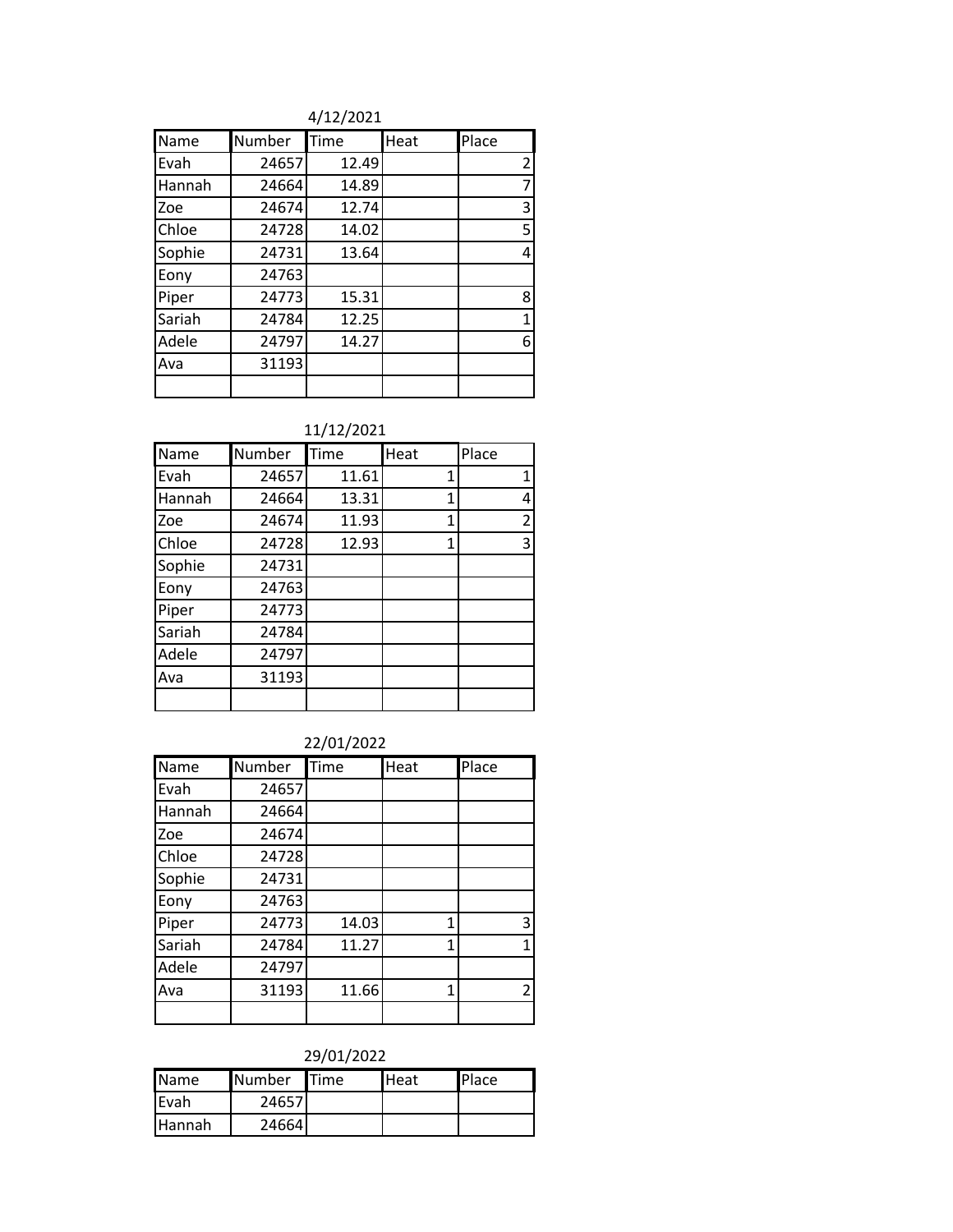| Zoe    | 24674 |  |   |
|--------|-------|--|---|
| Chloe  | 24728 |  |   |
| Sophie | 24731 |  |   |
| Eony   | 24763 |  |   |
| Piper  | 24773 |  |   |
| Sariah | 24784 |  | 2 |
| Adele  | 24797 |  |   |
| Ava    | 31193 |  |   |
| Alicia |       |  |   |

12/02/2022

| Name   | Number | Time  | Heat | Place |
|--------|--------|-------|------|-------|
| Evah   | 24657  | 11.87 |      |       |
| Hannah | 24664  |       |      |       |
| Zoe    | 24674  | 12.36 |      |       |
| Chloe  | 24728  | 13.26 |      |       |
| Sophie | 24731  |       |      |       |
| Eony   | 24763  |       |      |       |
| Piper  | 24773  | 13.5  |      |       |
| Sariah | 24784  |       |      |       |
| Adele  | 24797  | 13.86 |      |       |
| Ava    | 31193  | 11.47 |      |       |
|        |        |       |      |       |

19/02/2022

| Name   | Number | Time | Heat | Place |
|--------|--------|------|------|-------|
| Evah   | 24657  |      |      | 2     |
| Hannah | 24664  |      |      |       |
| Zoe    | 24674  |      |      |       |
| Chloe  | 24728  |      |      | Δ     |
| Sophie | 24731  |      |      |       |
| Eony   | 24763  |      |      |       |
| Piper  | 24773  |      |      |       |
| Sariah | 24784  |      |      |       |
| Adele  | 24797  |      |      |       |
| Ava    | 31193  |      |      | 1     |
| Alicia |        |      |      | 3     |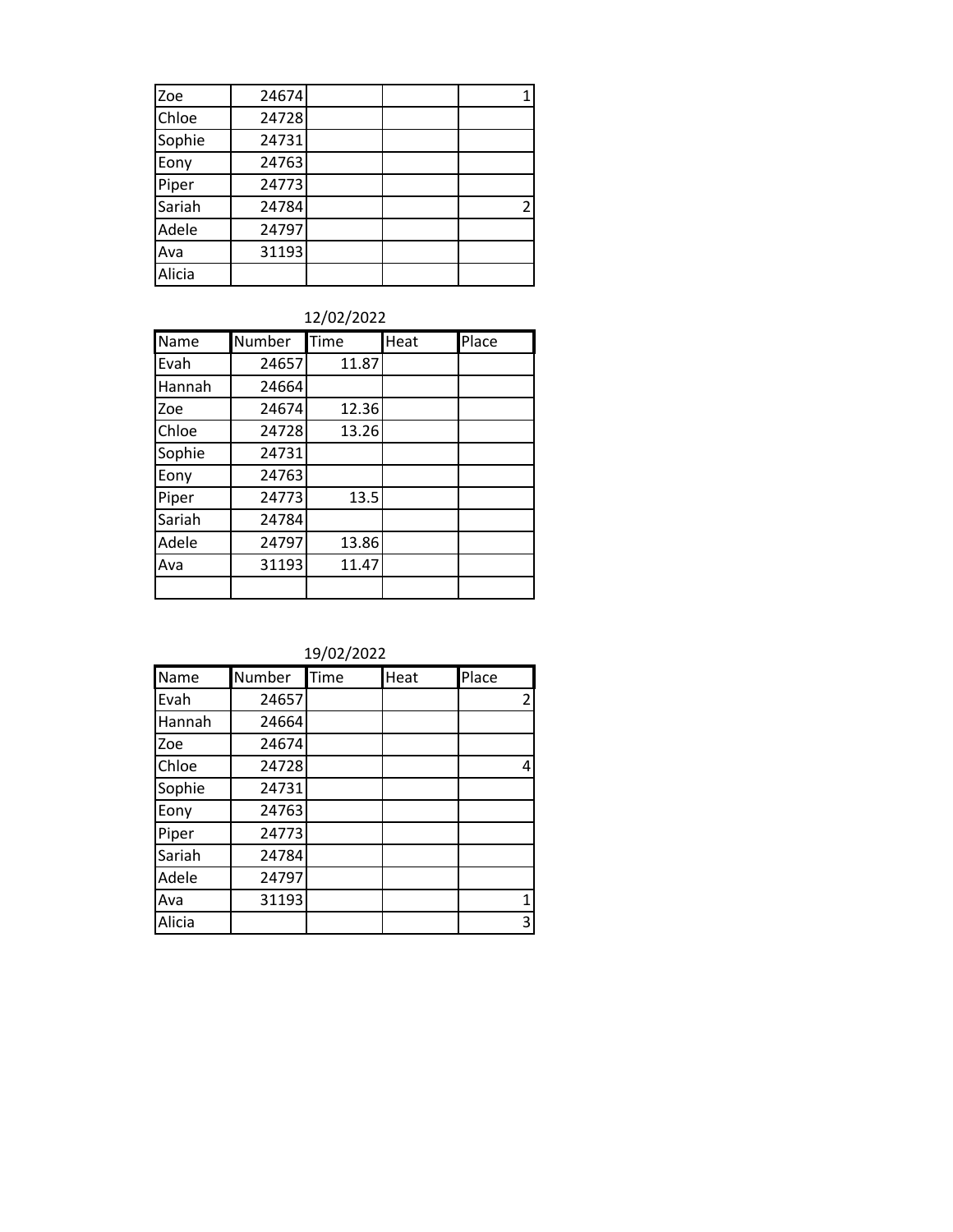| 13/11/2021 |        |      |      |                |
|------------|--------|------|------|----------------|
| Name       | Number | Time | Heat | Place          |
| Evah       | 24657  | 19   |      | 6              |
| Hannah     | 24664  | 21.3 |      | 8              |
| Zoe        | 24674  | 16.2 |      | $\overline{2}$ |
| Chloe      | 24728  | 18.9 |      | 5              |
| Sophie     | 24731  | 17.1 |      | 3              |
| Eony       | 24763  | 20.1 |      | 7              |
| Piper      | 24773  | 17.9 |      | 4              |
| Sariah     | 24784  | 16.2 |      | 1              |
| Adele      | 24797  |      |      |                |
| Ava        | 31193  |      |      |                |
|            |        |      |      |                |

4/12/2021

| Name   | Number | Time  | Heat | Place |
|--------|--------|-------|------|-------|
| Evah   | 24657  | 16.46 |      | 2     |
| Hannah | 24664  | 18.64 |      | 5     |
| Zoe    | 24674  | 16.98 |      | 3     |
| Chloe  | 24728  | 19.71 |      | 8     |
| Sophie | 24731  | 17.81 |      | 4     |
| Eony   | 24763  |       |      |       |
| Piper  | 24773  | 19.08 |      | 6     |
| Sariah | 24784  | 15.5  |      | 1     |
| Adele  | 24797  | 19.37 |      |       |
| Ava    | 31193  |       |      |       |
|        |        |       |      |       |

11/12/2021

| Name   | Number | Time  | Heat | Place |
|--------|--------|-------|------|-------|
| Evah   | 24657  | 17.15 | 1    | 1     |
| Hannah | 24664  | 19.94 | 1    | 6     |
| Zoe    | 24674  | 18.7  | 1    | 2     |
| Chloe  | 24728  | 19.22 | 1    | 5     |
| Sophie | 24731  | 18.91 | 1    | 4     |
| Eony   | 24763  |       |      |       |
| Piper  | 24773  | 18.46 | 1    | 3     |
| Sariah | 24784  |       |      |       |
| Adele  | 24797  | 20.8  | 1    |       |
| Ava    | 31193  |       |      |       |
|        |        |       |      |       |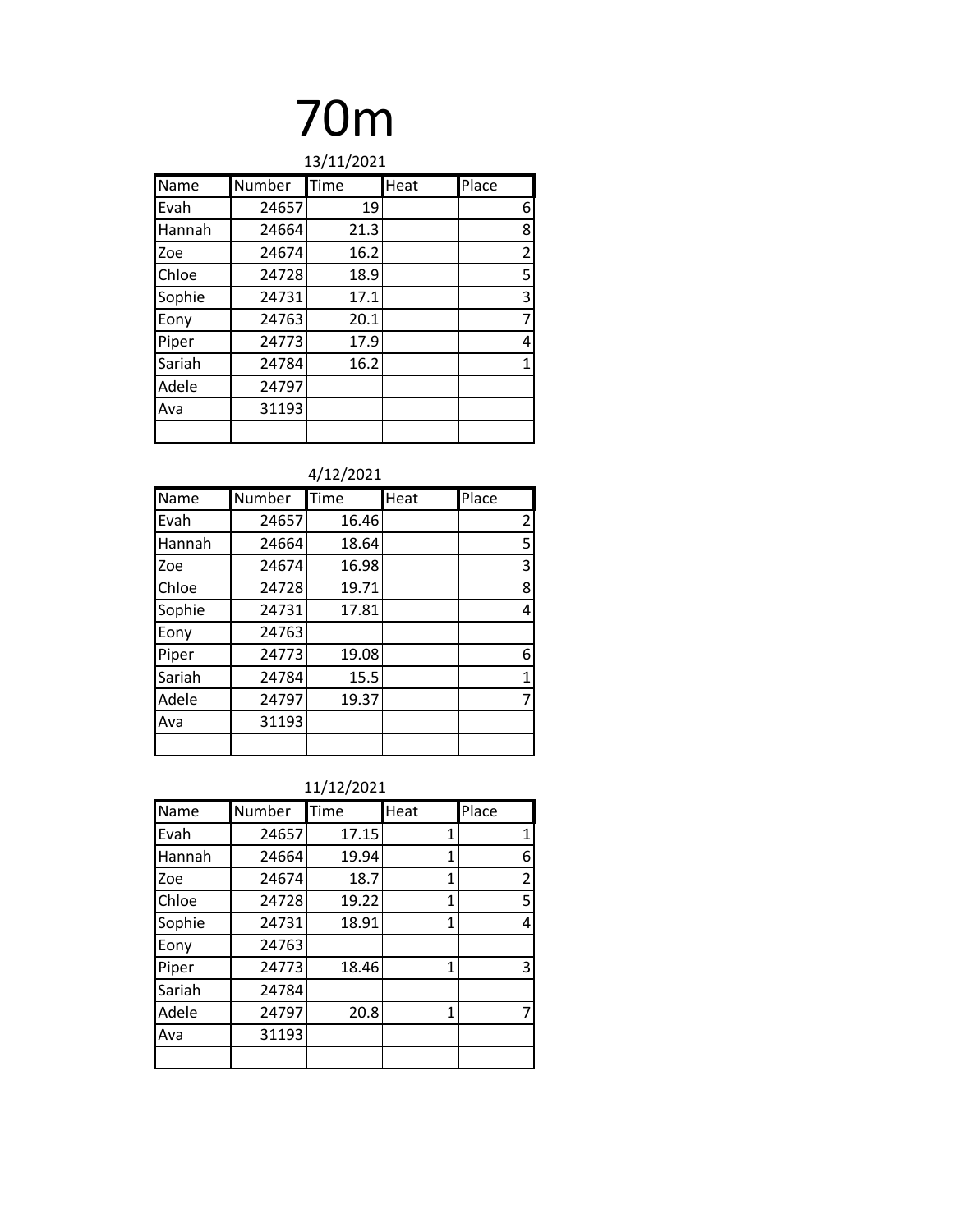| 19/02/2022 |        |       |      |                |  |
|------------|--------|-------|------|----------------|--|
| Name       | Number | Time  | Heat | Place          |  |
| Evah       | 24657  | 17.27 |      | $\overline{2}$ |  |
| Hannah     | 24664  |       |      |                |  |
| Zoe        | 24674  |       |      |                |  |
| Chloe      | 24728  | 17.74 |      | 4              |  |
| Sophie     | 24731  |       |      |                |  |
| Eony       | 24763  |       |      |                |  |
| Piper      | 24773  |       |      |                |  |
| Sariah     | 24784  |       |      |                |  |
| Adele      | 24797  |       |      |                |  |
| Ava        | 31193  | 15.75 |      | $\mathbf{1}$   |  |
| Alicia     |        | 17.52 |      | 3              |  |

19/02/2022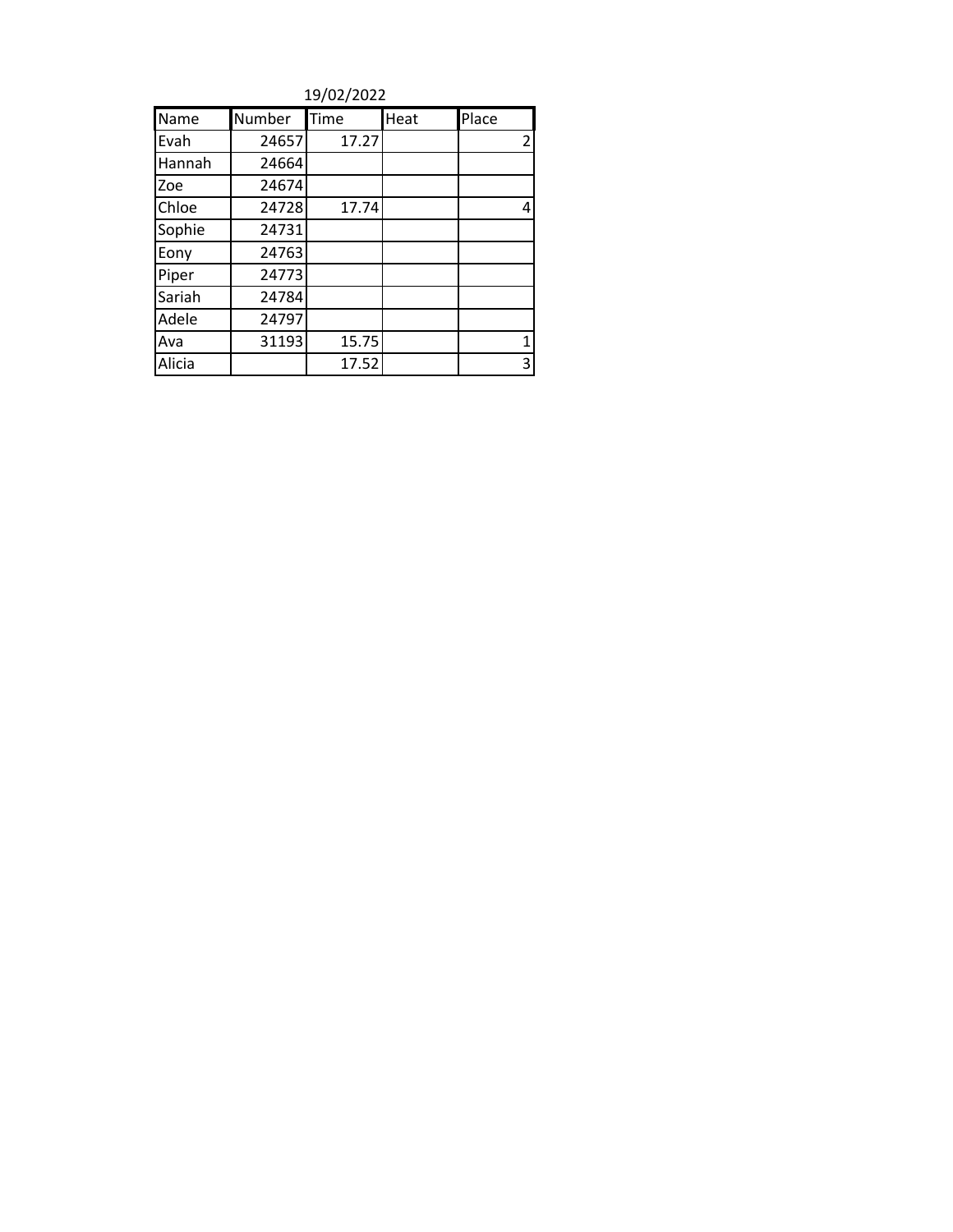| 6/11/2022 |        |       |      |                |
|-----------|--------|-------|------|----------------|
| Name      | Number | Time  | Heat | Place          |
| Evah      | 24657  |       |      |                |
| Hannah    | 24664  | 25.5  | 1    | 3              |
| Zoe       | 24674  | 23.01 | 1    | $\overline{2}$ |
| Chloe     | 24728  |       |      |                |
| Sophie    | 24731  |       |      |                |
| Ebony     | 24763  |       |      |                |
| Piper     | 24773  | 25.8  | 1    | 4              |
| Sariah    | 24784  | 23.3  | 1    | $\mathbf{1}$   |
| Adele     | 24797  |       |      |                |
| Ava       | 31193  |       |      |                |
|           |        |       |      |                |

| Name       | Number | Time  | Heat | Place |
|------------|--------|-------|------|-------|
| Evah       | 24657  | 31.6  |      |       |
| Hannah     | 24664  | 31.2  |      | 6     |
| Zoe        | 24674  |       |      |       |
| Chloe      | 24728  | 37.19 |      | 2     |
| Sophie     | 24731  | 27.6  |      | 3     |
| Ebony      | 24763  | 30.7  |      | 5     |
| Piper      | 24773  | 29.4  |      | 4     |
| Sariah     | 24784  | 24.8  |      | 1     |
| Adele      | 24797  |       |      |       |
| Ava        | 31193  |       |      |       |
|            |        |       |      |       |
| 20/11/2021 |        |       |      |       |

| Name   | Number | Time  | Heat | Place          |
|--------|--------|-------|------|----------------|
| Evah   | 24657  | 30.17 | 1    | 6              |
| Hannah | 24664  |       |      |                |
| Zoe    | 24674  | 25.26 | 1    | $\overline{c}$ |
| Chloe  | 24728  | 28.46 | 1    | 5              |
| Sophie | 24731  | 28.18 | 1    | 4              |
| Ebony  | 24763  |       |      |                |
| Piper  | 24773  |       |      |                |
| Sariah | 24784  | 24.3  | 1    | 1              |
| Adele  | 24797  | 26.28 | 1    | 3              |
| Ava    | 31193  |       |      |                |
|        |        |       |      |                |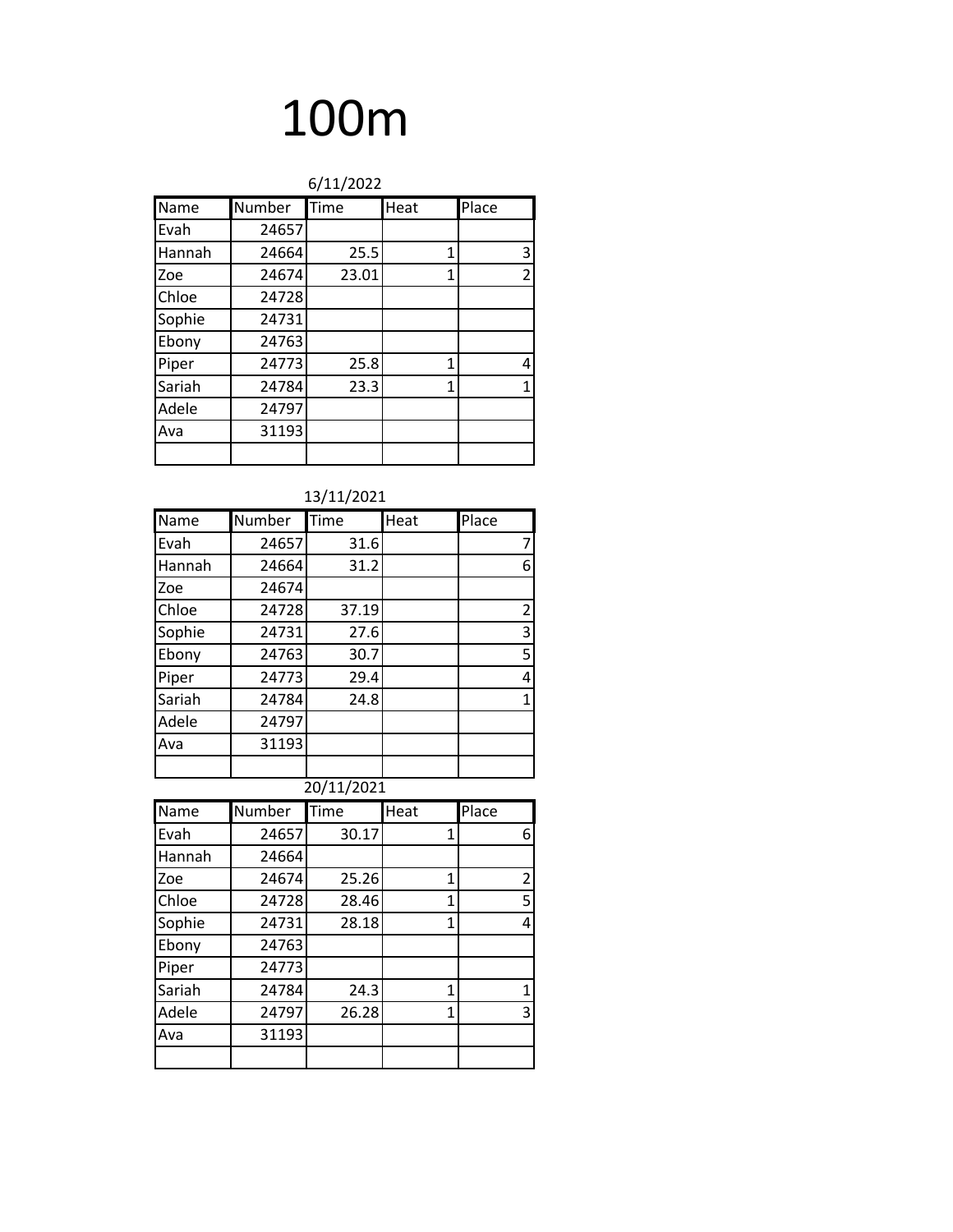4/12/2021

| Name   | Number | Time | Heat | Place          |
|--------|--------|------|------|----------------|
| Evah   | 24657  | 28.4 |      | 8              |
| Hannah | 24664  | 28.4 |      | 7              |
| Zoe    | 24674  | 22.1 |      | $\overline{2}$ |
| Chloe  | 24728  | 23.5 |      | 4              |
| Sophie | 24731  | 22.4 |      | 3              |
| Ebony  | 24763  |      |      |                |
| Piper  | 24773  | 26.1 |      | 6              |
| Sariah | 24784  | 21.8 |      | 1              |
| Adele  | 24797  | 24.5 |      | 5              |
| Ava    | 31193  |      |      |                |
|        |        |      |      |                |

| Name   | Number | Time  | Heat | Place          |
|--------|--------|-------|------|----------------|
| Evah   | 24657  | 23.88 | 1    | 1              |
| Hannah | 24664  | 27.44 | 1    | 5              |
| Zoe    | 24674  | 25.1  | 1    | $\overline{2}$ |
| Chloe  | 24728  | 27    | 1    | 6              |
| Sophie | 24731  | 27.24 | 1    | 7              |
| Ebony  | 24763  |       |      |                |
| Piper  | 24773  | 25.93 | 1    | 4              |
| Sariah | 24784  |       |      |                |
| Adele  | 24797  | 25.68 | 1    | 3              |
| Ava    | 31193  |       |      |                |
|        |        |       |      |                |

12/02/2022

| Name   | Number | Time  | Heat | Place |
|--------|--------|-------|------|-------|
| Evah   | 24657  | 3.48  |      |       |
| Hannah | 24664  |       |      |       |
| Zoe    | 24674  | 23.69 |      |       |
| Chloe  | 24728  | 5.3   |      |       |
| Sophie | 24731  |       |      |       |
| Ebony  | 24763  |       |      |       |
| Piper  | 24773  | 26.73 |      |       |
| Sariah | 24784  |       |      |       |
| Adele  | 24797  | 26.25 |      |       |
| Ava    | 31193  | 22.08 |      |       |
|        |        |       |      |       |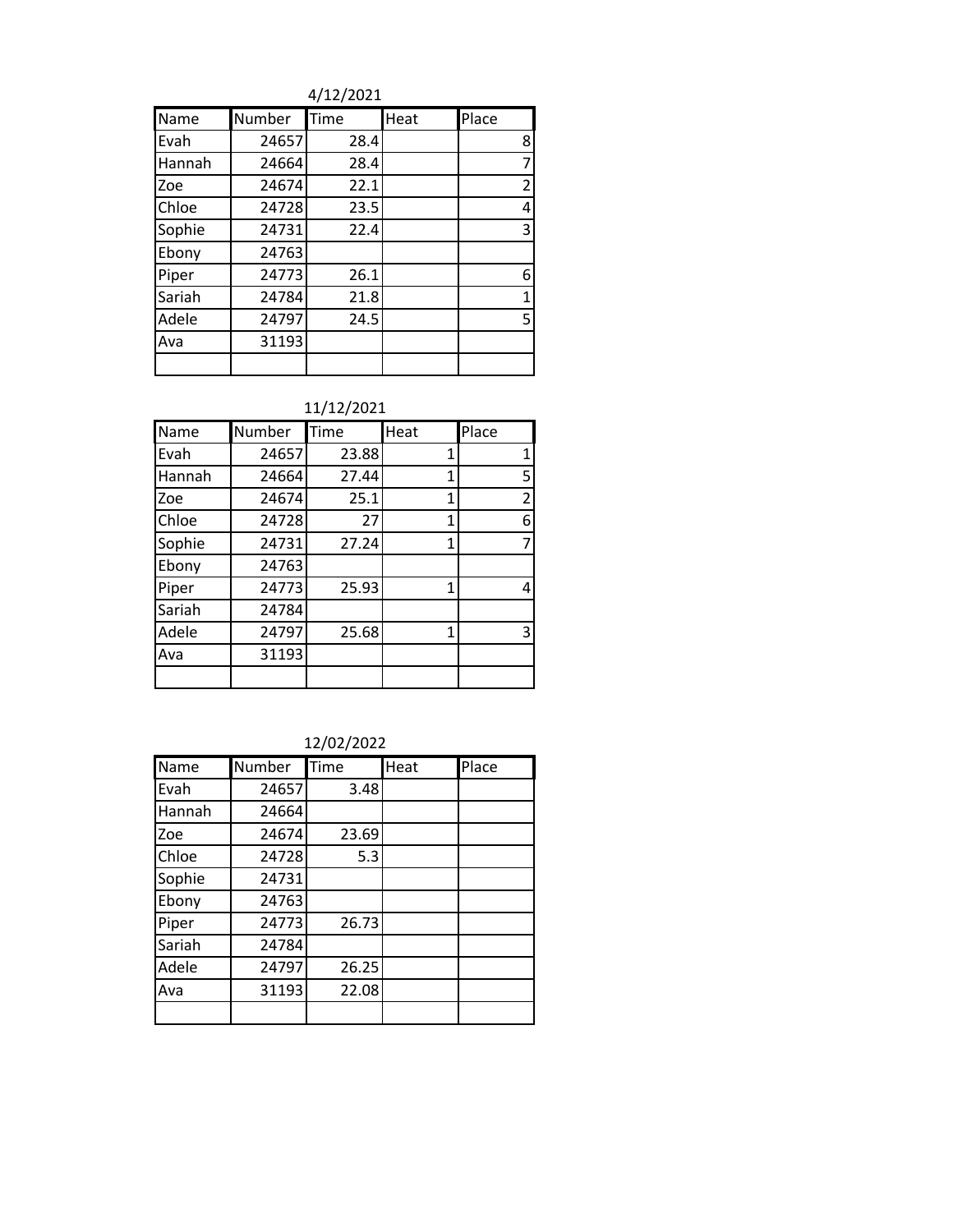19/02/2022

| Name   | Number | Time  | Heat | Place |
|--------|--------|-------|------|-------|
| Evah   | 24657  | 25.19 | 1    | 3     |
| Hannah | 24664  |       |      |       |
| Zoe    | 24674  |       |      |       |
| Chloe  | 24728  | 25.71 | 1    | 3     |
| Sophie | 24731  |       |      |       |
| Ebony  | 24763  |       |      |       |
| Piper  | 24773  |       |      |       |
| Sariah | 24784  |       |      |       |
| Adele  | 24797  |       |      |       |
| Ava    | 31193  | 22.62 | 1    | 1     |
| Alicia |        | 26.05 | 1    | 4     |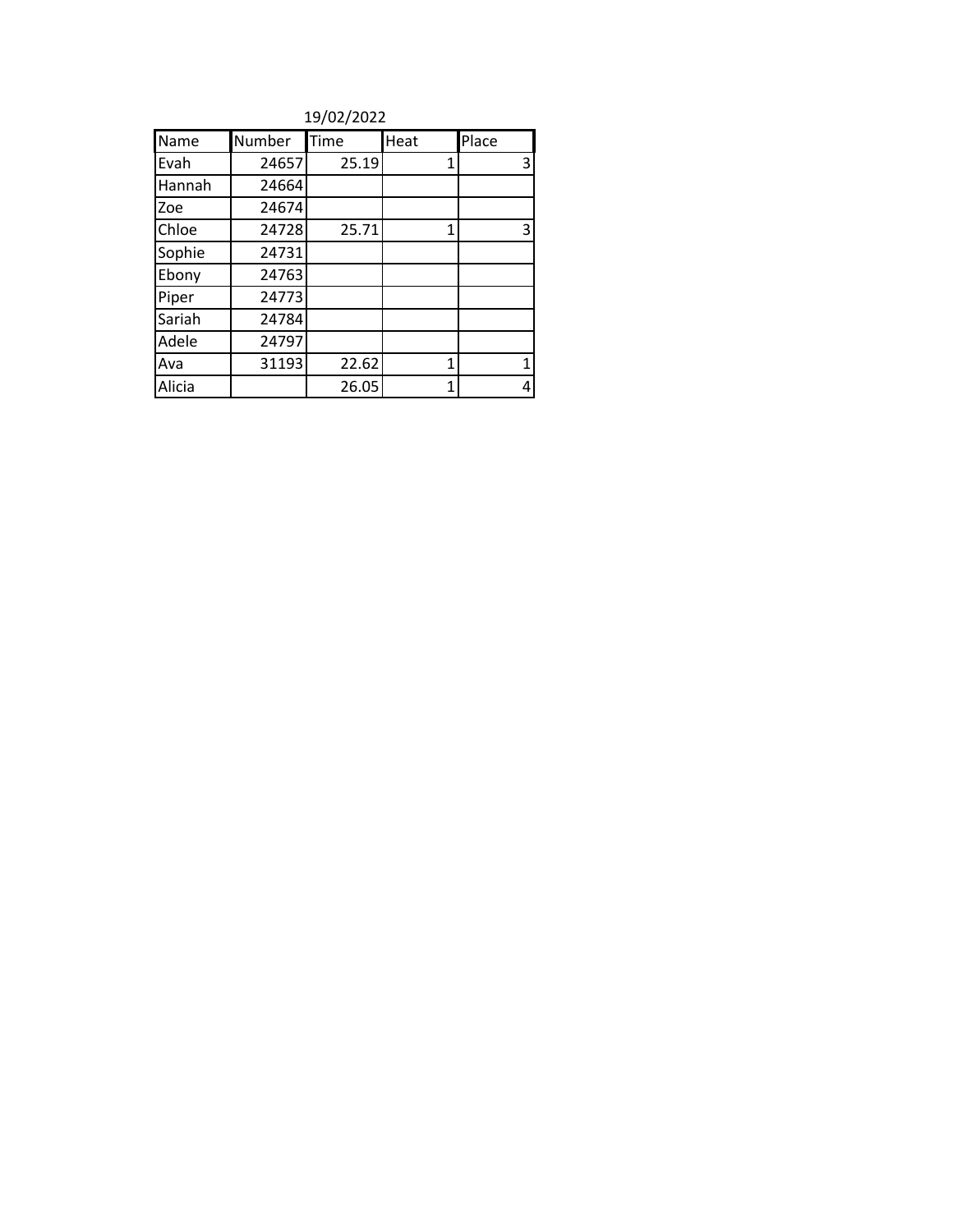| 13/11/2021 |        |             |      |                         |
|------------|--------|-------------|------|-------------------------|
| Name       | Number | <b>Time</b> | Heat | Place                   |
| Evah       | 24657  |             |      | 8                       |
| Hannah     | 24664  |             |      | 4                       |
| Zoe        | 24674  |             |      | $\overline{2}$          |
| Chloe      | 24728  |             |      | $\overline{\mathbf{3}}$ |
| Sophie     | 24731  |             |      | $\frac{5}{7}$           |
| Eony       | 24763  |             |      |                         |
| Piper      | 24773  |             |      | 6                       |
| Sariah     | 24784  |             |      | $\overline{1}$          |
| Adele      | 24797  |             |      |                         |
| Ava        | 31193  |             |      |                         |
|            |        |             |      |                         |
|            |        | 22/01/2022  |      |                         |
| Name       | Number | Time        | Heat | Place                   |
| Evah       | 24657  |             |      |                         |
| Hannah     | 24664  |             |      |                         |
| Zoe        | 24674  |             |      |                         |
| Chloe      | 24728  |             |      |                         |
| Sophie     | 24731  |             |      |                         |
|            |        |             |      |                         |
| Eony       | 24763  |             |      |                         |
| Piper      | 24773  | 1.09        | 1    | 3                       |
| Sariah     | 24784  | 0.54        | 1    | $\overline{1}$          |
| Adele      | 24797  |             |      |                         |
| Ava        | 31193  | 0.56        | 1    | $\overline{2}$          |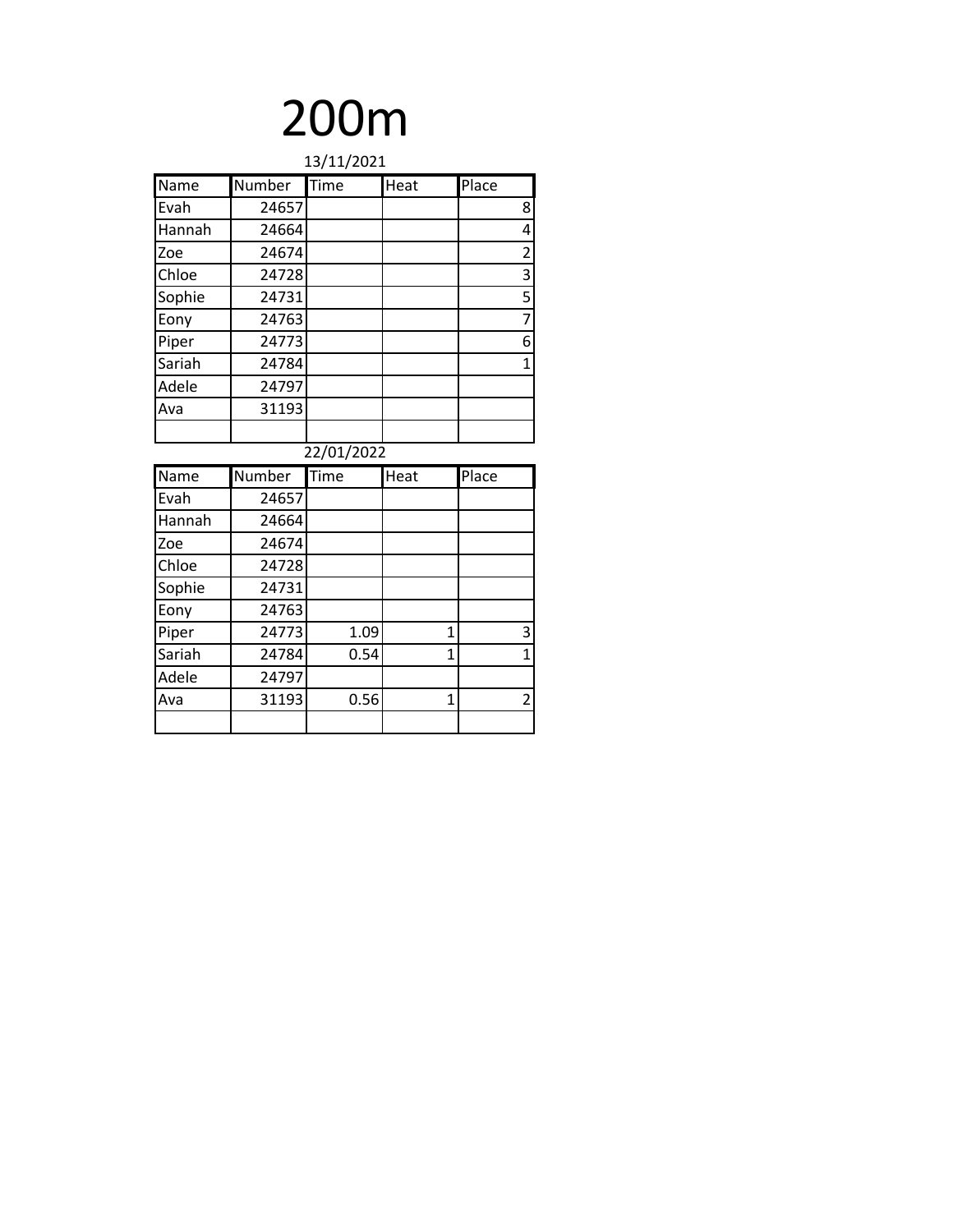| 12/02/2022 |        |      |      |       |
|------------|--------|------|------|-------|
| Name       | Number | Time | Heat | Place |
| Evah       | 24657  | 2.49 |      |       |
| Hannah     | 24664  |      |      |       |
| Zoe        | 24674  | 2.03 |      |       |
| Chloe      | 24728  | 2.21 |      |       |
| Sophie     | 24731  |      |      |       |
| Eony       | 24763  |      |      |       |
| Piper      | 24773  | 2.29 |      |       |
| Sariah     | 24784  |      |      |       |
| Adele      | 24797  | 2.16 |      |       |
| Ava        | 13393  | 2.1  |      |       |
|            |        |      |      |       |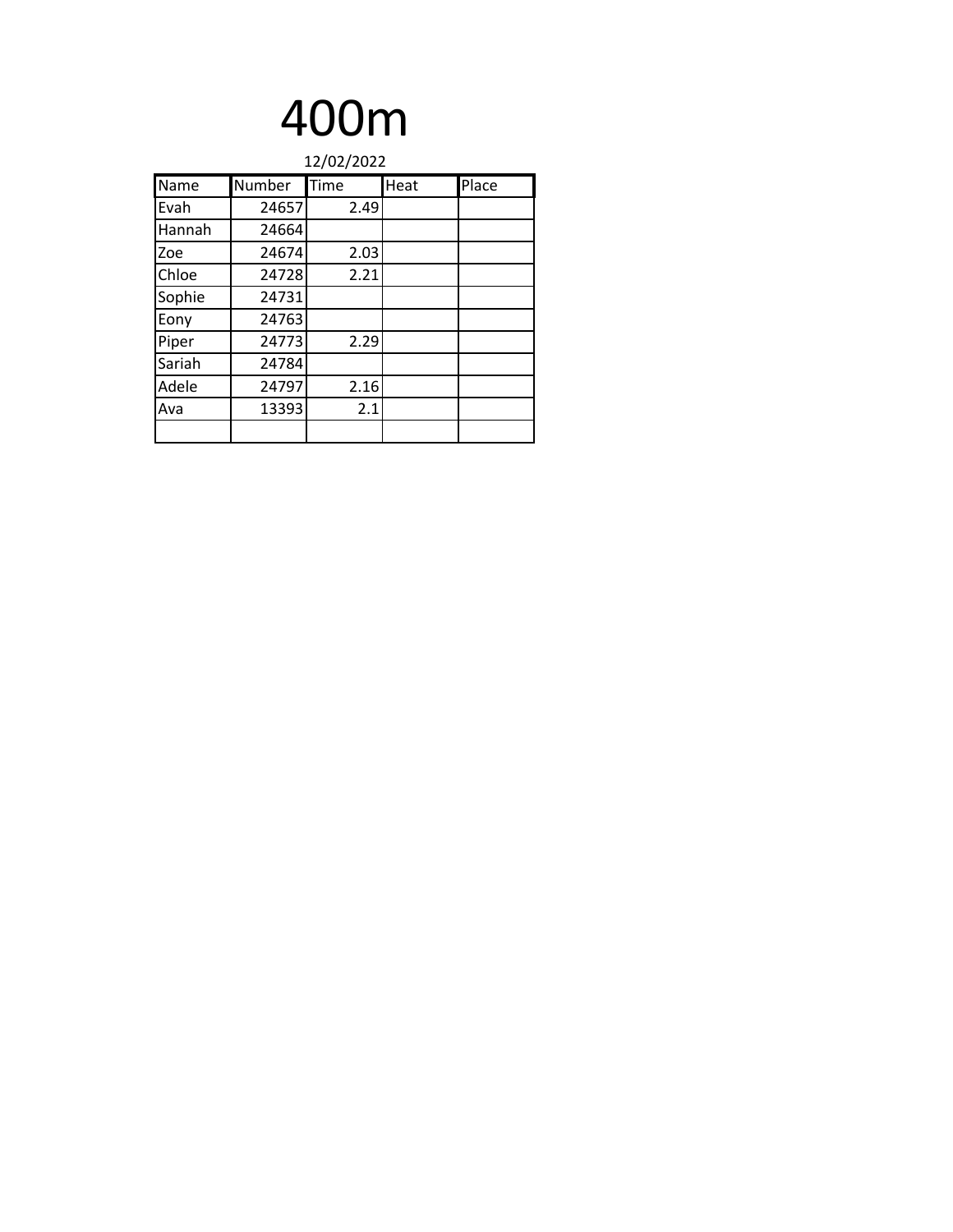## Cross Country

|             |        | 6/11/2022 |      |                |
|-------------|--------|-----------|------|----------------|
| <b>Name</b> | Number | Time      | Heat | Place          |
| Evah        | 24657  |           |      | 9              |
| Hannah      | 24664  |           |      | 4              |
| Zoe         | 24674  |           |      | $\mathbf{1}$   |
| Chloe       | 24728  |           |      | 6              |
| Sophie      | 24731  |           |      | 7              |
| Eony        | 24763  |           |      | 5              |
| Piper       | 24773  |           |      | 8              |
| Sariah      | 24784  |           |      | $\overline{2}$ |
| Adele       | 24797  |           |      | 3              |
| Ava         | 31193  |           |      |                |
|             |        |           |      |                |

| Name   | Number     | Time | Heat | Place |  |  |  |
|--------|------------|------|------|-------|--|--|--|
| Evah   | 24657      |      |      |       |  |  |  |
| Hannah | 24664      |      |      | 5     |  |  |  |
| Zoe    | 24674      |      |      | 2     |  |  |  |
| Chloe  | 24728      |      |      | 4     |  |  |  |
| Sophie | 24731      |      |      | 6     |  |  |  |
| Eony   | 24763      |      |      | 3     |  |  |  |
| Piper  | 24773      |      |      | 7     |  |  |  |
| Sariah | 24784      |      |      | 1     |  |  |  |
| Adele  | 24797      |      |      |       |  |  |  |
| Ava    | 31193      |      |      |       |  |  |  |
|        |            |      |      |       |  |  |  |
|        | 20/11/2021 |      |      |       |  |  |  |

| Name   | Number | Time | Heat | Place          |
|--------|--------|------|------|----------------|
| Evah   | 24657  |      |      | 6              |
| Hannah | 24664  |      |      |                |
| Zoe    | 24674  |      |      | $\overline{2}$ |
| Chloe  | 24728  |      |      | 3              |
| Sophie | 24731  |      |      | 5              |
| Eony   | 24763  |      |      |                |
| Piper  | 24773  |      |      |                |
| Sariah | 24784  |      |      | 1              |
| Adele  | 24797  |      |      | 4              |
| Ava    | 31193  |      |      |                |
|        |        |      |      |                |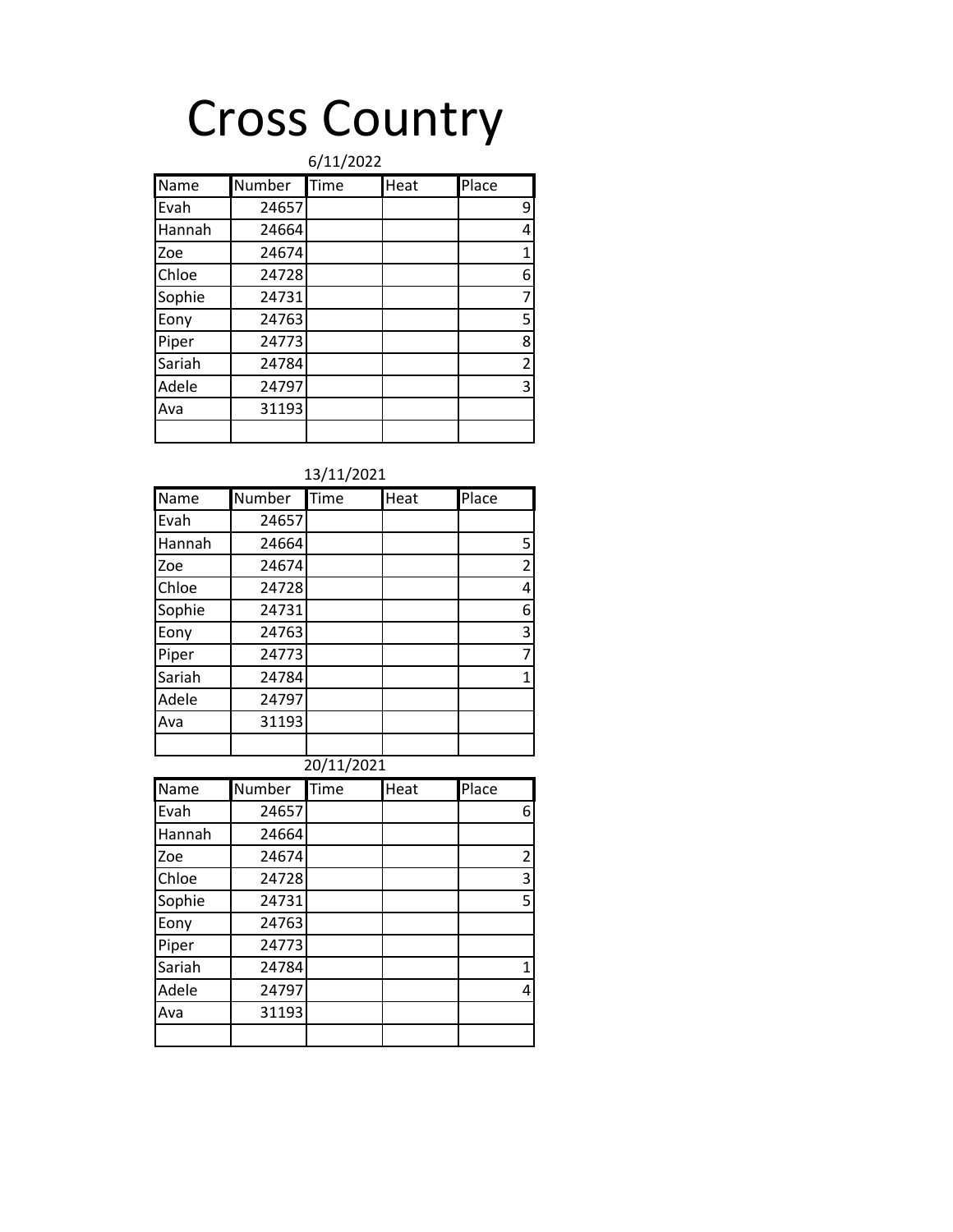4/12/2021

| Name   | Number | Time | Heat | Place          |
|--------|--------|------|------|----------------|
| Evah   | 24657  |      |      | 4              |
| Hannah | 24664  |      |      | 7              |
| Zoe    | 24674  |      |      | 1              |
| Chloe  | 24728  |      |      | 8              |
| Sophie | 24731  |      |      | 6              |
| Eony   | 24763  |      |      |                |
| Piper  | 24773  |      |      | 5              |
| Sariah | 24784  |      |      | $\overline{2}$ |
| Adele  | 24797  |      |      | 3              |
| Ava    | 31193  |      |      |                |
|        |        |      |      |                |

| Name   | Number | Time | Heat | Place |
|--------|--------|------|------|-------|
| Evah   | 24657  |      |      | 3     |
| Hannah | 24664  |      |      | 4     |
| Zoe    | 24674  |      |      | 1     |
| Chloe  | 24728  |      |      | 6     |
| Sophie | 24731  |      |      | 5     |
| Eony   | 24763  |      |      |       |
| Piper  | 24773  |      |      |       |
| Sariah | 24784  |      |      |       |
| Adele  | 24797  |      |      | 2     |
| Ava    | 31193  |      |      |       |
|        |        |      |      |       |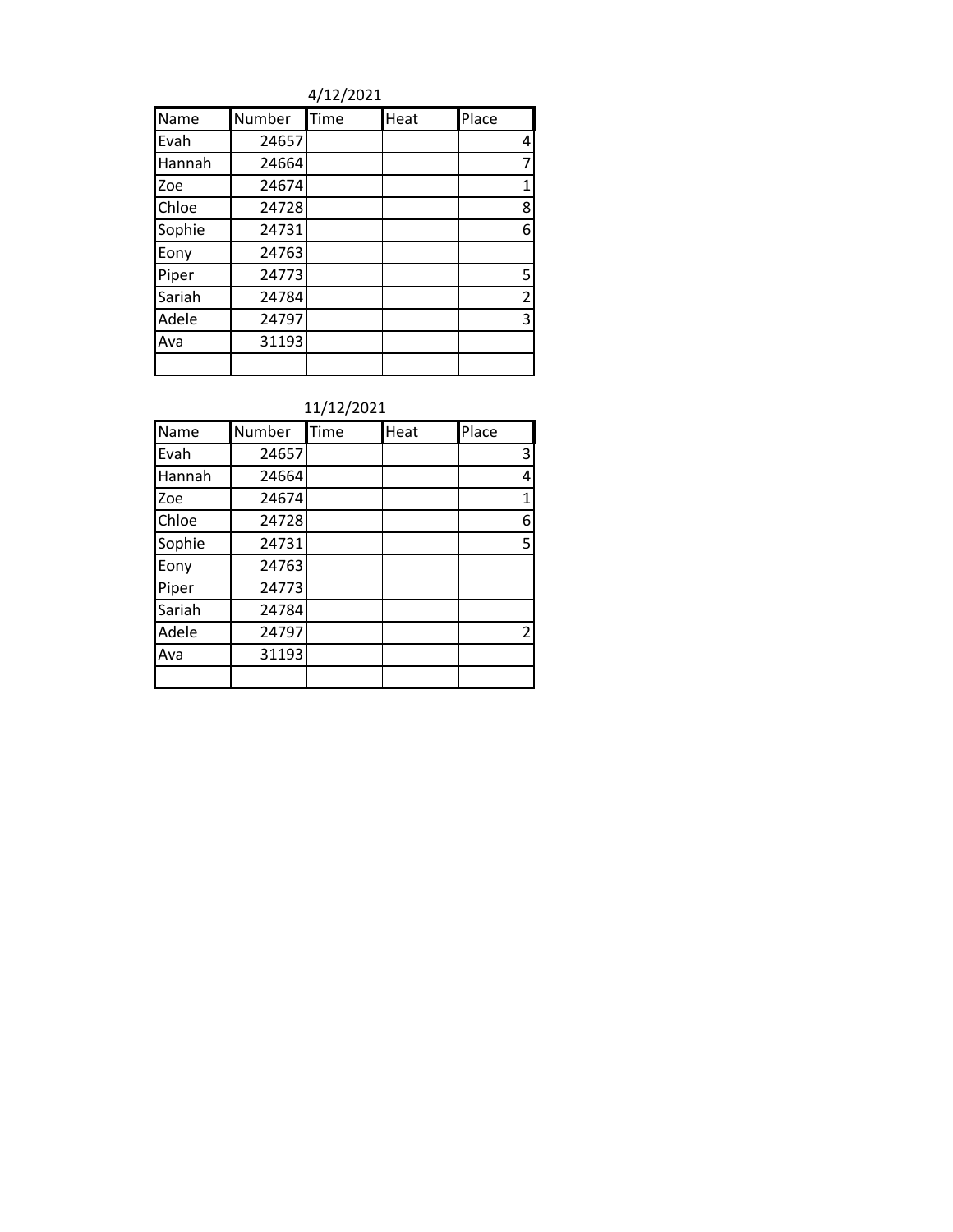### **Discus**

| 6/11/2021 |        |            |      |     |      |                |
|-----------|--------|------------|------|-----|------|----------------|
| Name      | Number | <b>Ist</b> | 2nd  | 3rd | Best | Pos            |
| Evah      | 24657  | 1.26       | 2.44 |     | 2.44 | 6              |
| Hannah    | 24664  | 1.77       | 2.47 |     | 2.47 | 5              |
| Zoe       | 24674  | 1.72       | 1.78 |     | 1.78 | 9              |
| Chloe     | 24728  | 3.35       | O    |     | 3.35 | 4              |
| Sophie    | 24731  | 1.9        | 2.04 |     | 2.04 | $\overline{7}$ |
| Ebony     | 24763  | 1.86       | 0    |     | 1.86 | 8              |
| Piper     | 24773  | 3.45       | 0    |     | 3.45 | 3              |
| Sariah    | 24784  | 1.18       | 3.58 |     | 3.58 | $\overline{2}$ |
| Adele     | 24797  | 4.57       | 2.48 |     | 4.57 | $\mathbf{1}$   |
| Ava       | 13393  |            |      |     |      |                |
|           |        |            |      |     |      |                |

20/11/2021

| Name   | Number | Ist  | 2nd  | 3rd  | <b>Best</b> | Pos            |
|--------|--------|------|------|------|-------------|----------------|
| Evah   | 24657  | 3.39 | 3.76 | 3.64 | 3.76        | 3              |
| Hannah | 24664  |      |      |      |             |                |
| Zoe    | 24674  | 1.55 | 1.52 | 2.15 | 2.15        | 7              |
| Chloe  | 24728  | 5.63 | 3.75 | 4.63 | 5.63        | 1              |
| Sophie | 24731  | 2.2  | 2.18 | 2.92 | 2.92        | 5              |
| Ebony  | 24763  |      |      |      |             |                |
| Piper  | 24773  | 2.61 | O    | 0    | 2.61        | 6              |
| Sariah | 24784  | 4.84 | 4.5  | 4.79 | 479         | $\overline{2}$ |
| Adele  | 24797  | 3.36 | 1.77 | 3.34 | 3.36        | 4              |
| Ava    | 13393  |      |      |      |             |                |
|        |        |      |      |      |             |                |

11/12/2021

| Name   | Number | Ist  | 2nd  | 3rd            | <b>Best</b> | Pos |
|--------|--------|------|------|----------------|-------------|-----|
| Evah   | 24657  | 0    | 5.87 | 5.15           | 5.87        |     |
| Hannah | 24664  | 4.07 | 3    | 1.59           | 4.07        |     |
| Zoe    | 24674  | 1.65 | 2.3  | $\overline{2}$ | 2.3         |     |
| Chloe  | 24728  | 4.48 | 4.17 | 3.98           | 4.48        |     |
| Sophie | 24731  | 1.67 | 2.49 | 2.6            | 2.6         |     |
| Ebony  | 24763  |      |      |                |             |     |
| Piper  | 24773  | 2.7  | 2.17 | 2.2            | 2.7         |     |
| Sariah | 24784  |      |      |                |             |     |
| Adele  | 24797  | 2.1  | 2.63 | 3.05           | 3.05        |     |
| Ava    | 13393  |      |      |                |             |     |
|        |        |      |      |                |             |     |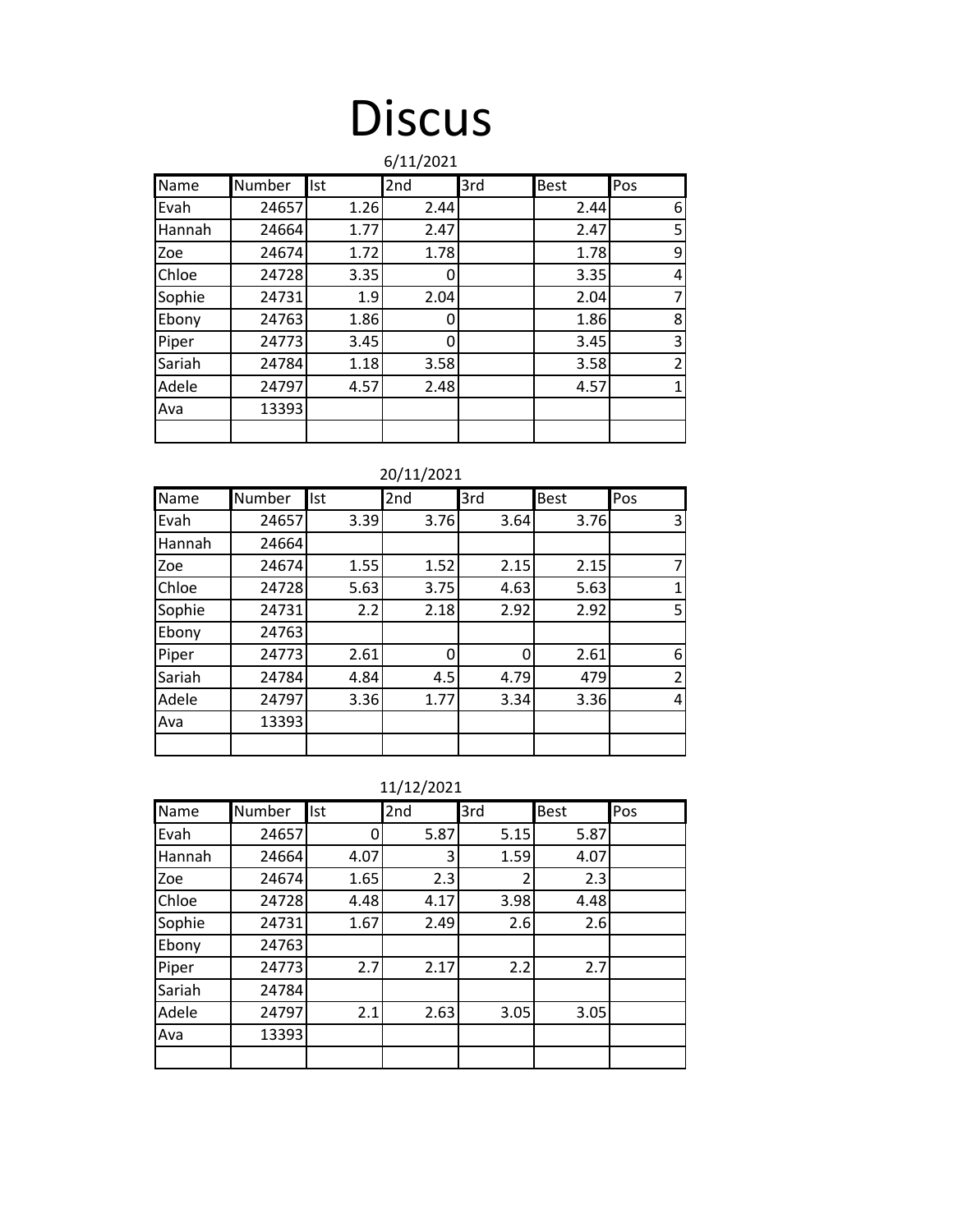Name Number Ist 2nd 3rd Best Pos Evah 24657 Hannah 24664 Zoe 24674 Chloe 24728 Sophie | 24731 Ebony 24763 Piper 24773 F 1.89 2.22 2.22 2<br>Sariah 24784 4.96 F 4.96 1 Sariah | 24784 | 4.96 |F | 4.96 | 1 Adele 24797 Ava | 13393| 2.08| 1.88|F | 2.08| 3

12/02/2022

| $+219212022$ |        |      |      |      |             |     |
|--------------|--------|------|------|------|-------------|-----|
| Name         | Number | Ist  | 2nd  | 3rd  | <b>Best</b> | Pos |
| Evah         | 24657  | 6.49 | 5.44 | 0    | 6.49        |     |
| Hannah       | 24664  |      |      |      |             |     |
| Zoe          | 24674  | 1.9  | 1.96 | 2.08 | 2.08        | 6   |
| Chloe        | 24728  |      | 4.28 | 2.97 | 4.28        | 2   |
| Sophie       | 24731  |      |      |      |             |     |
| Ebony        | 24763  |      |      |      |             |     |
| Piper        | 24773  | 2.75 | 3.19 | 2.96 | 3.19        | 4   |
| Sariah       | 24784  |      |      |      |             |     |
| Adele        | 24797  | 2.04 | 2.89 | 3.06 | 3.06        | 5   |
| Ava          | 13393  | 3.14 | 3.7  | 0    | 3.7         | 3   |
|              |        |      |      |      |             |     |

22/01/2022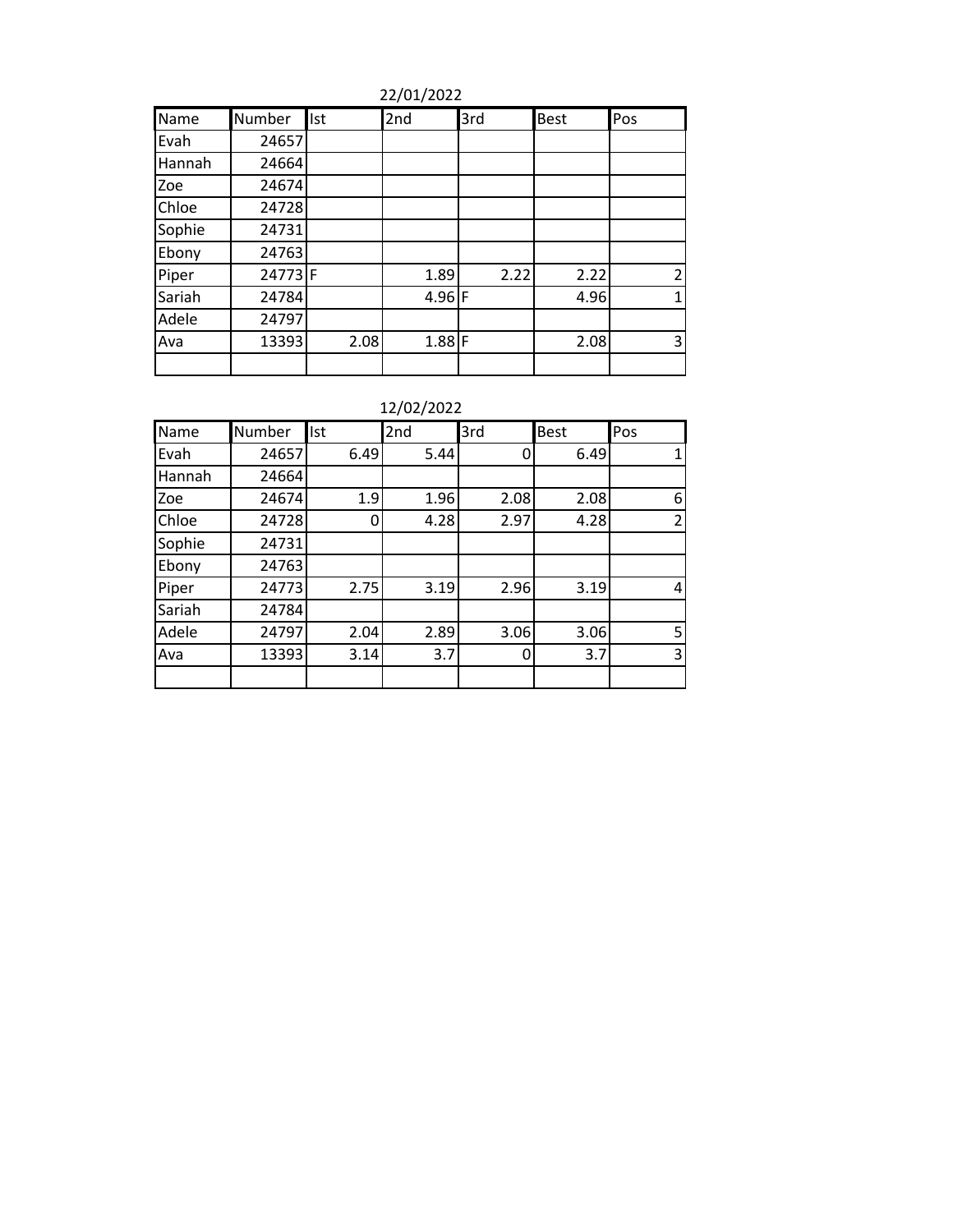## High Jump

|        | 19/02/2022 |    |    |    |    |    |  |
|--------|------------|----|----|----|----|----|--|
| Name   | Number     | 40 | 50 | 60 | 70 | 80 |  |
| Evah   | 24657x     |    | x  |    |    |    |  |
| Hannah | 24664      |    |    |    |    |    |  |
| Zoe    | 24674      |    |    |    |    |    |  |
| Chloe  | 24728 x    |    |    |    |    |    |  |
| Sophie | 24731      |    |    |    |    |    |  |
| Ebony  | 24763      |    |    |    |    |    |  |
| Piper  | 24773      |    |    |    |    |    |  |
| Sariah | 24784      |    |    |    |    |    |  |
| Adele  | 24797      |    |    |    |    |    |  |
| Ava    | 13393x     |    | x  |    |    |    |  |
| Alicia |            | X  | X  |    |    |    |  |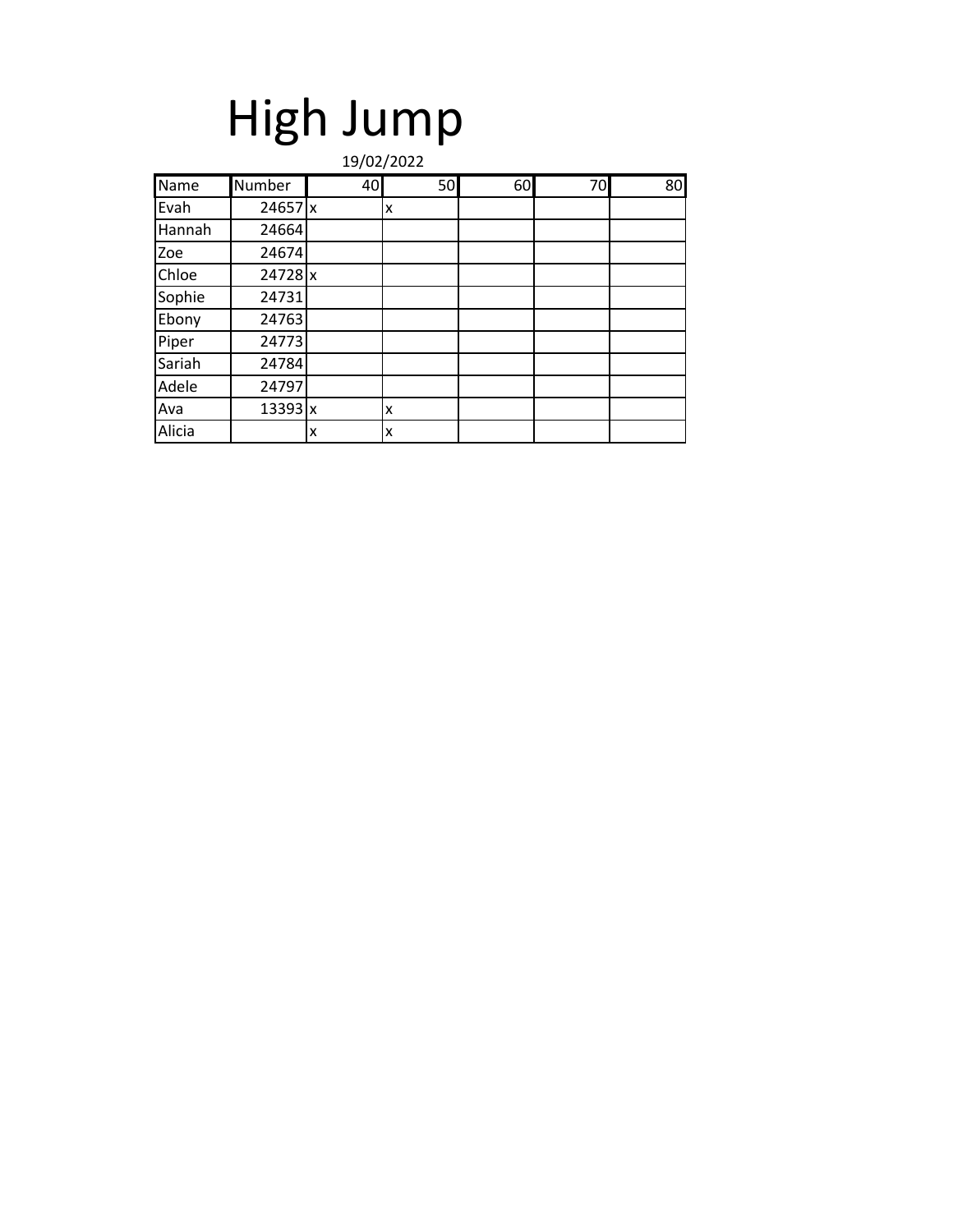## Long Jump

| 6/11/2022 |        |            |                 |      |      |                |
|-----------|--------|------------|-----------------|------|------|----------------|
| Name      | Number | <b>Ist</b> | 2 <sub>nd</sub> | 3rd  | Best | Pos            |
| Evah      | 24657  | 1.07       | 1.16            | 1.32 | 1.16 | 7              |
| Hannah    | 24664  | 0.85       | 0.83            | 0.77 | 0.85 | 9              |
| Zoe       | 24674  | 1.2        | 1.03            | 1.86 | 1.86 | $\overline{2}$ |
| Chloe     | 24728  | 1.35       | 1.31            | 1.27 | 1.35 | 4              |
| Sophie    | 24731  | 0.6        | 0.76            | 1.39 | 1.39 | 3              |
| Ebony     | 24763  | 1.18       | 1.17            | 0.97 | 1.18 | 6              |
| Piper     | 24773  | 0.97       | 1.02            | 0.95 | 1.02 | 8              |
| Sariah    | 24784  | 1.936      | 1.62            | 1.89 | 1.93 | $\mathbf{1}$   |
| Adele     | 24797  | 1.05       | 0.76            | 1.24 | 1.24 | 5              |
| Ava       | 31193  |            |                 |      |      |                |
|           |        |            |                 |      |      |                |

| Name   | Number | Ist  | 2nd  | 3rd            | <b>Best</b>    | Pos |
|--------|--------|------|------|----------------|----------------|-----|
| Evah   | 24657  | 1.45 | 1.6  | 0.97           | 1.6            | 5   |
| Hannah | 24664  | 0.85 | 0.85 | 1.4            | 1.4            | 8   |
| Zoe    | 24674  | 2.03 | 1.5  | $\overline{2}$ | 203            | 2   |
| Chloe  | 24728  | 1.9  | 2    | 2.01           | 2.01           | 3   |
| Sophie | 24731  | 1.45 | 1.6  | 1.57           | 1.6            | 5   |
| Ebony  | 24763  | 1.6  | 1.3  | 1.25           | 1.6            | 5   |
| Piper  | 24773  | 1.85 | 2    | 1.66           | $\overline{2}$ | 4   |
| Sariah | 24784  | 1.85 | 2.1  | 2.21           | 2.21           | 1   |
| Adele  | 24797  |      |      |                |                |     |
| Ava    | 31193  |      |      |                |                |     |
|        |        |      |      |                |                |     |

| 20/11/2021 |  |
|------------|--|
|            |  |

| Name   | Number | <b>Ist</b> | 2nd  | 3rd  | <b>Best</b> | Pos            |
|--------|--------|------------|------|------|-------------|----------------|
| Evah   | 24657  | 1.38       | 1.4  | 1.83 | 1.83        | 3              |
| Hannah | 24664  |            |      |      |             |                |
| Zoe    | 24674  | 1.83       | 1.76 | 1.32 | 1.83        | 3              |
| Chloe  | 24728  | 1.92       | 1.86 | 1.9  | 1.92        | $\overline{2}$ |
| Sophie | 24731  | 1.5        | 1.5  | 1.4  | 1.5         | 6              |
| Ebony  | 24763  |            |      |      |             |                |
| Piper  | 24773  | 1.61       | 1.7  | 1.35 | 1.7         | 5              |
| Sariah | 24784  | 2.24       | 1.94 | 1.94 | 2.24        | 1              |
| Adele  | 24797  | 0.97       | 0.72 | 1.06 | 1.06        | 7              |
| Ava    | 31193  |            |      |      |             |                |
|        |        |            |      |      |             |                |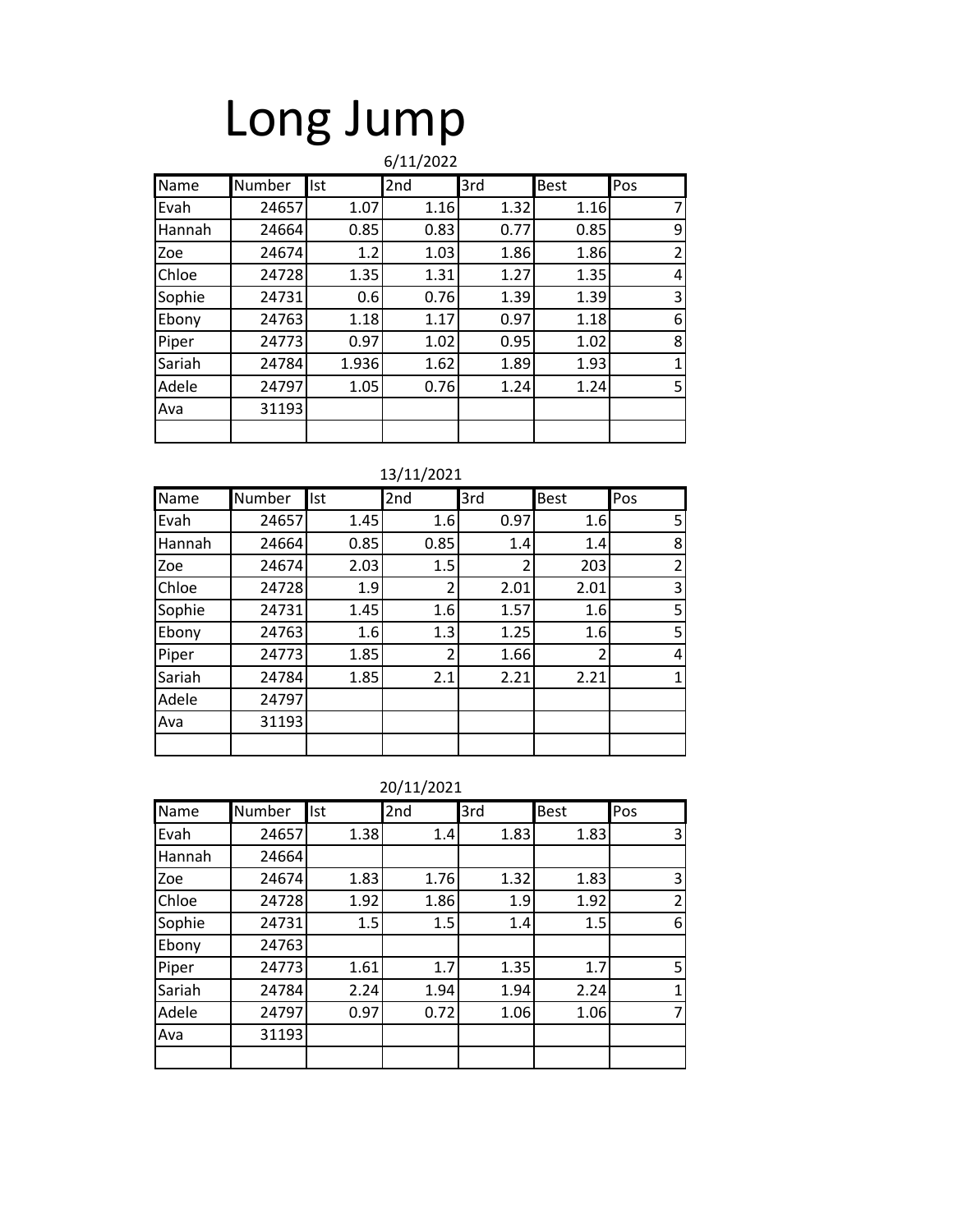4/12/2021

| Name   | Number | llst | 2nd  | 3rd  | <b>Best</b> | Pos |
|--------|--------|------|------|------|-------------|-----|
| Evah   | 24657  | 1.91 | 1.51 | 1.74 | 1.91        | 2   |
| Hannah | 24664  |      |      |      |             |     |
| Zoe    | 24674  | 1.62 | 1.5  | 1.56 | 1.62        | 5   |
| Chloe  | 24728  | 1.71 | 1.78 | 1.72 | 1.78        | 3   |
| Sophie | 24731  | 1.38 | 1.39 | 1.6  | 1.6         | 6   |
| Ebony  | 24763  |      |      |      |             |     |
| Piper  | 24773  | 1.77 | 1.71 | 1.75 | 1.77        | 4   |
| Sariah | 24784  | 2.13 | 2.17 | 2.35 | 2.35        | 1   |
| Adele  | 24797  | 1.01 | 1.35 | 1.15 | 1.35        | 7   |
| Ava    | 31193  |      |      |      |             |     |
|        |        |      |      |      |             |     |

| Name   | Number | Ist  | 2nd  | 3rd            | Best          | Pos            |
|--------|--------|------|------|----------------|---------------|----------------|
| Evah   | 24657  | 1.75 |      | 2.09           |               |                |
| Hannah | 24664  | 1.05 | 0.92 | 1.2            | 1.2           | 7              |
| Zoe    | 24674  | 1.4  | 1.52 | 1.41           | 1.52          | 6              |
| Chloe  | 24728  | 2.01 | 1.91 | 2.04           | 2.04          | $\overline{2}$ |
| Sophie | 24731  | 1.33 | 1.87 | 1.28           | 1.87          | 4              |
| Ebony  | 24763  |      |      |                |               |                |
| Piper  | 24773  | 1.61 | 1.75 | $\overline{2}$ | $\mathcal{P}$ | 3              |
| Sariah | 24784  |      |      |                |               |                |
| Adele  | 24797  | 1.24 | 1.51 | 1.56           | 1.56          | 5              |
| Ava    | 31193  |      |      |                |               |                |
|        |        |      |      |                |               |                |

| Name   | Number | Ist  | 2nd  | 3rd  | <b>Best</b> | Pos                      |
|--------|--------|------|------|------|-------------|--------------------------|
| Evah   | 24657  |      |      |      |             |                          |
| Hannah | 24664  |      |      |      |             |                          |
| Zoe    | 24674  |      |      |      |             |                          |
| Chloe  | 24728  |      |      |      |             |                          |
| Sophie | 24731  |      |      |      |             |                          |
| Ebony  | 24763  |      |      |      |             |                          |
| Piper  | 24773  | 1.72 | 1.68 | 1.2  | 1.72        |                          |
| Sariah | 24784  | 1.3  | 1.48 | 1.6  | 1.48        | $\overline{\mathcal{L}}$ |
| Adele  | 24797  |      |      |      |             |                          |
| Ava    | 31193  | 1.35 | 1.47 | 1.07 | 1.47        | 3                        |
|        |        |      |      |      |             |                          |

22/01/2022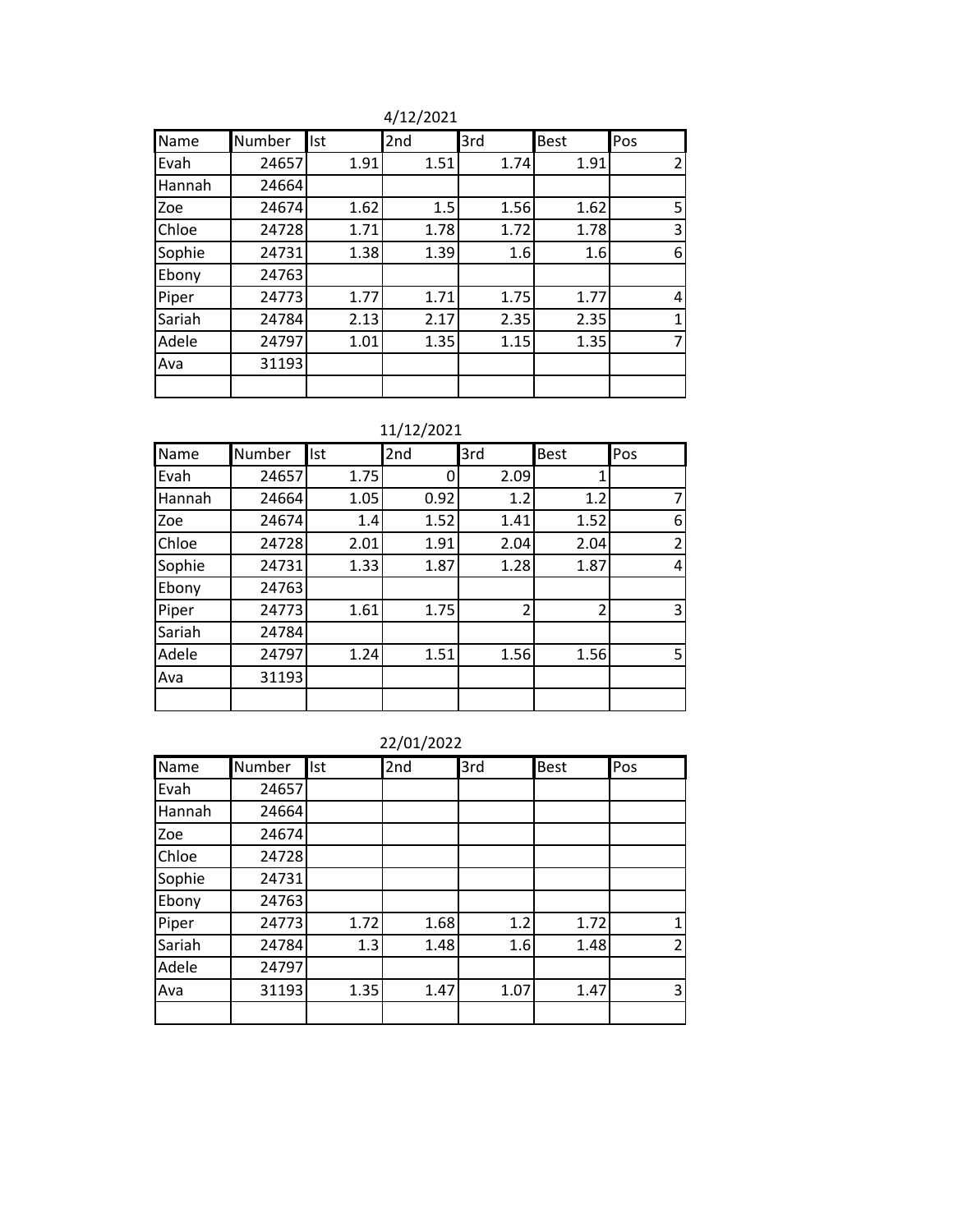5/02/2022

| Name   | Number | <b>Ist</b> | 2nd  | 3rd | Best | Pos |
|--------|--------|------------|------|-----|------|-----|
| Evah   | 24657  | 1.84       |      |     |      |     |
| Hannah | 24664  |            |      |     |      |     |
| Zoe    | 24674  | 1.67       | 1.33 |     |      |     |
| Chloe  | 24728  |            |      |     |      |     |
| Sophie | 24731  |            |      |     |      |     |
| Ebony  | 24763  |            |      |     |      |     |
| Piper  | 24773  |            |      |     |      |     |
| Sariah | 24784  |            | 1.8  |     |      |     |
| Adele  | 24797  | 1.69       | 1.01 |     |      |     |
| Avalyn |        | 1.46       | 1.1  |     |      |     |
|        |        |            |      |     |      |     |

### 12/02/2022

| Name   | Number | <b>Ist</b> | 2nd  | 3rd  | <b>Best</b> | Pos |
|--------|--------|------------|------|------|-------------|-----|
| Evah   | 24657  | 1.83       | 1.58 | 1.52 |             |     |
| Hannah | 24664  |            |      |      |             |     |
| Zoe    | 24674  | 1.46       | 1.43 | 1.72 |             |     |
| Chloe  | 24728  | 2.02       | 1.8  | 1.75 |             |     |
| Sophie | 24731  |            |      |      |             |     |
| Ebony  | 24763  |            |      |      |             |     |
| Piper  | 24773  | 1.48       | 1.62 | 1.59 |             |     |
| Sariah | 24784  |            |      |      |             |     |
| Adele  | 24797  | 1.76       | 1.66 | 1.85 |             |     |
| Ava    | 31193  | 1.77       | 1.75 | 1.38 |             |     |
|        |        |            |      |      |             |     |

| Name   | Number | <b>Ist</b> | 2nd  | 3rd  | <b>Best</b> | Pos            |
|--------|--------|------------|------|------|-------------|----------------|
| Evah   | 24657  | 1.81       | 1.61 | 1.87 | 1.87        | 1              |
| Hannah | 24664  |            |      |      |             |                |
| Zoe    | 24674  |            |      |      |             |                |
| Chloe  | 24728  | 1.76       | 0.65 | 0    | 1.76        | $\mathfrak{p}$ |
| Sophie | 24731  |            |      |      |             |                |
| Ebony  | 24763  |            |      |      |             |                |
| Piper  | 24773  |            |      |      |             |                |
| Sariah | 24784  |            |      |      |             |                |
| Adele  | 24797  |            |      |      |             |                |
| Ava    | 31193  | 0.96       | ი    | 1.14 | 1.14        | 5              |
| Alicia |        | 1.27       | ი    | 1.1  | 1.27        | 3              |

### 19/02/2022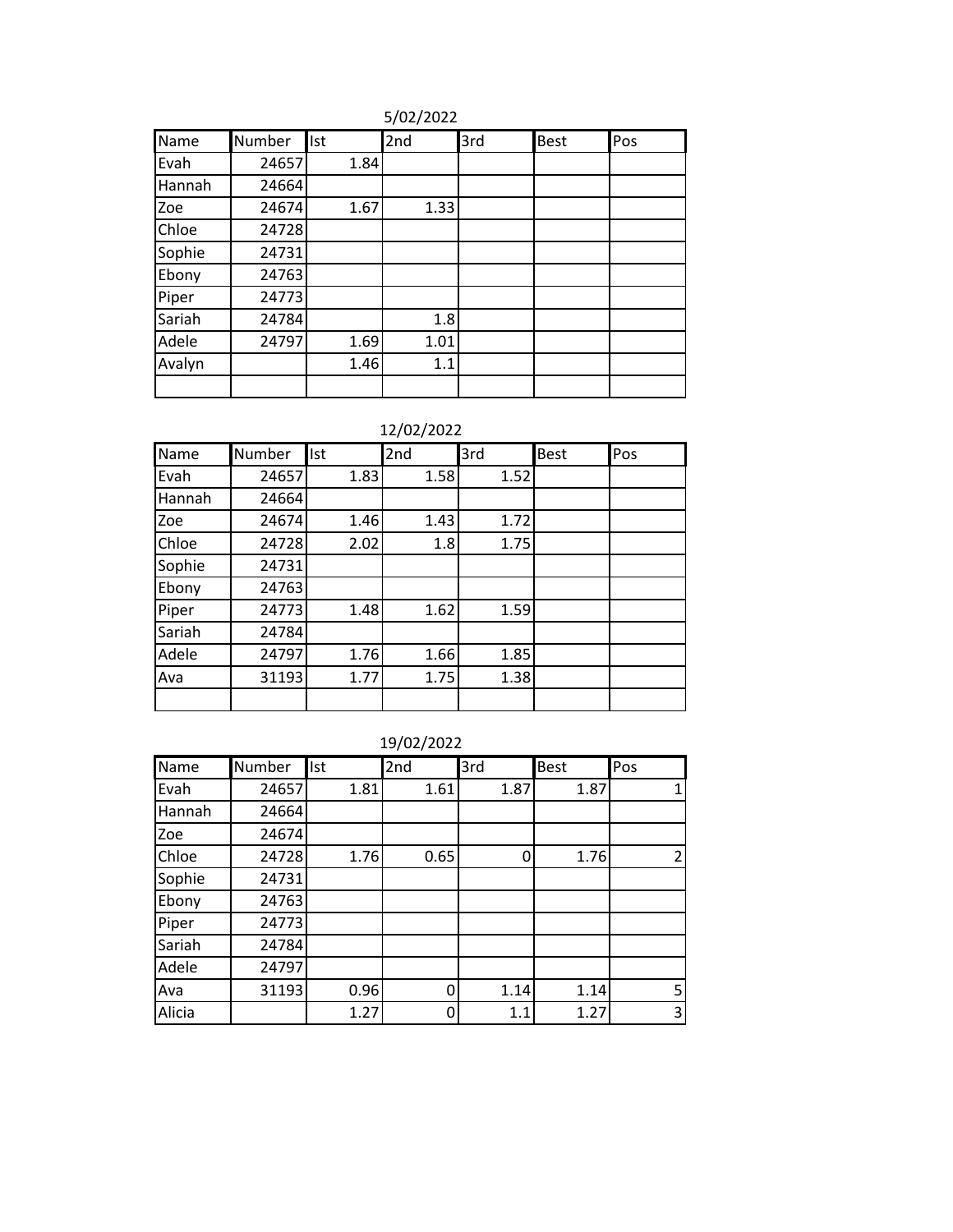# Shotput

|        | 6/11/2022 |            |                 |      |             |                |  |  |
|--------|-----------|------------|-----------------|------|-------------|----------------|--|--|
| Name   | Number    | <b>Ist</b> | 2 <sub>nd</sub> | 3rd  | <b>Best</b> | Pos            |  |  |
| Evah   | 24657     | 2.33       | 3.8             | 2.94 | 3.8         | $\overline{2}$ |  |  |
| Hannah | 24664     | 1.83       | 1.81            | 1.33 | 1.83        | 9              |  |  |
| Zoe    | 24674     | 2.18       | 2.2             | 2.25 | 2.2         | 5              |  |  |
| Chloe  | 24728     | 2.27       | 3.19            | 2.28 | 3.19        | 3              |  |  |
| Sophie | 24731     | 1.8        | 1.92            | 1.51 | 1.92        | 8              |  |  |
| Ebony  | 24763     | 2.82       | 2.25            | 1.97 | 2.82        | 4              |  |  |
| Piper  | 24773     | ŋ          | 2.02            | 1.73 | 2.02        | $\overline{7}$ |  |  |
| Sariah | 24784     | 3.56       | 3.85            | 4.1  | 4.1         | $\mathbf{1}$   |  |  |
| Adele  | 24797     | 2.17       | 1.76            | 1.98 | 2.17        | 6              |  |  |
| Ava    | 13393     |            |                 |      |             |                |  |  |
|        |           |            |                 |      |             |                |  |  |

13/11/2021

| Name   | Number | Ist  | 2nd  | 3rd  | Best | Pos            |
|--------|--------|------|------|------|------|----------------|
| Evah   | 24657  |      |      |      |      |                |
| Hannah | 24664  | 2.07 | 1.9  | 2.13 | 2.13 | 4              |
| Zoe    | 24674  | 2.06 | 2.36 | 1.7  | 2.06 | 5              |
| Chloe  | 24728  | 3.1  | 3.99 | 0    | 3.1  | $\overline{2}$ |
| Sophie | 24731  | 1.48 | 1.75 | 1.84 | 1.84 | 6              |
| Ebony  | 24763  | 2.54 | 2.06 | 2.6  | 2.6  | 3              |
| Piper  | 24773  | 1.7  | 1.47 | 1.63 | 1.7  | 7              |
| Sariah | 24784  | 3.4  | 3.88 | 3.89 | 3.89 | 1              |
| Adele  | 24797  |      |      |      |      |                |
| Ava    | 13393  |      |      |      |      |                |
|        |        |      |      |      |      |                |

| 2/202 |  |  |
|-------|--|--|
|       |  |  |

|        | 4/12/2021 |            |      |      |             |                |  |  |
|--------|-----------|------------|------|------|-------------|----------------|--|--|
| Name   | Number    | <b>Ist</b> | 2nd  | 3rd  | <b>Best</b> | Pos            |  |  |
| Evah   | 24657     | 3.82       | 2.96 | 2.16 | 3.82        | $\mathbf{1}$   |  |  |
| Hannah | 24664     | 2.42       | 1.62 | 0    | 2.42        | 6              |  |  |
| Zoe    | 24674     | 2.59       | 2.42 | 2.47 | 2.59        | 5              |  |  |
| Chloe  | 24728     | 3.43       | 3.15 | 3.04 | 3.43        | $\overline{2}$ |  |  |
| Sophie | 24731     | 2.04       | 2.06 | 1.85 | 2.06        | 8              |  |  |
| Ebony  | 24763     |            |      |      |             |                |  |  |
| Piper  | 24773     | 1.75       | 1.75 | 2.08 | 2.08        | 7              |  |  |
| Sariah | 24784     | 3          | 3.19 | 2.09 | 3.19        | 3              |  |  |
| Adele  | 24797     | 2.42       | 2.85 | 2.4  | 2.85        | 4              |  |  |
| Ava    | 13393     |            |      |      |             |                |  |  |
|        |           |            |      |      |             |                |  |  |